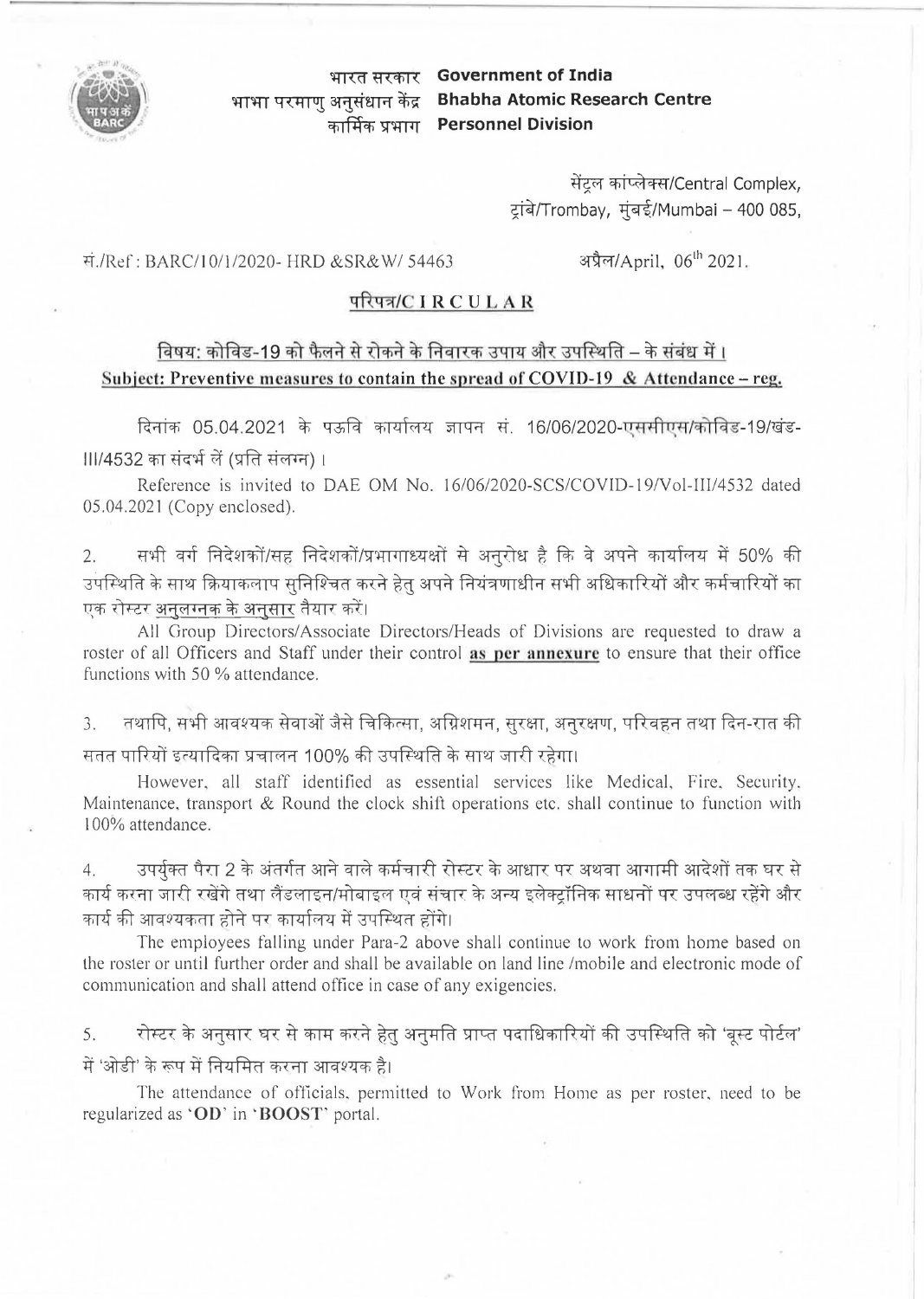उपर्यक्त आदेश दिनांक 30,04.2021 अथवा आगामी आदेशों तक, जो भी पहले हो, तत्काल आधार 6. पर प्रभावी होगा।

The above order will be effective immediately and upto 30.04.2021 or until further orders whichever is earlier.

इसे सक्षम प्राधिकारी के अनुमोदन से जारी किया जाता है। This issues with the approval of Competent Authority.

संलग्नक:यथोपरि/Encl: a/a

OSPOOLIUM 6/4/2021 मुख्य प्रशासन अधिकारी(कार्मिक)/Chief Administrative Officer (P)

1. वर्गों के निदेशक/सह निदेशक, भाषअ केंद्र/Directors of Groups/ Associate Directors, BARC

- 2. मुख्य कार्यपालक, एनआरबी, मुंबई/Chief Executive NRB, Mumbai.
- 3. भापअ केंद्र के प्रभागाध्यक्ष/अनुभागाध्यक्ष/Heads of Divisions/ Sections, BARC
- 4. इकाइयों के प्रमुख/मु.प्र.अ., आरएमपी, मैसूरु, बीएआरसी(एफ), कलपाक्कम, वैज़ाग, तारापुर Heads of Units/CAO of RMP, Mysore, BARCF, Kalpakkam, Vizag, Tarapur.
- 5. निदेशक का कार्यालय/नियंत्रक का कार्यालय/Director's office & Controller's office
- 6. भापअ केंद्र में कार्यरत सभी अधिकारी एवं स्टाफ बीटीएस एवं भापअ केंद्र वेबसाइट के माध्यम से All Officers & Staff of BARC (Through BTS)
- 7. अध्यक्ष, आईआरएमएस, एसआईआरडी एवं भाषअ केंद्र वेबमास्टर परिपत्र को भाषअ केंद्र वेबसाइट पर अपलोड कराने हेत

Head, IRMS, SIRD & BARC Web Master for uploading the circular on BARC website.

- 8. प्रणाली प्रशासक, भापअ केंद्र बीटीएस पर प्रदर्शित करने हेतु System Administrator - for display on BTS.
- 9. मुख्य सुरक्षा अधिकारी, भापअ केंद्र इसे सभी प्रवेश द्वारों पर प्रदर्शित कराने के अनुरोध के साथ CSO, BARC-with arequest to display at all entry gates.
- 10. महा सचिव, एईडब्ल्यूएस यूनियन, भापअ केंद्र/General Secretary AEW&SU, BARC.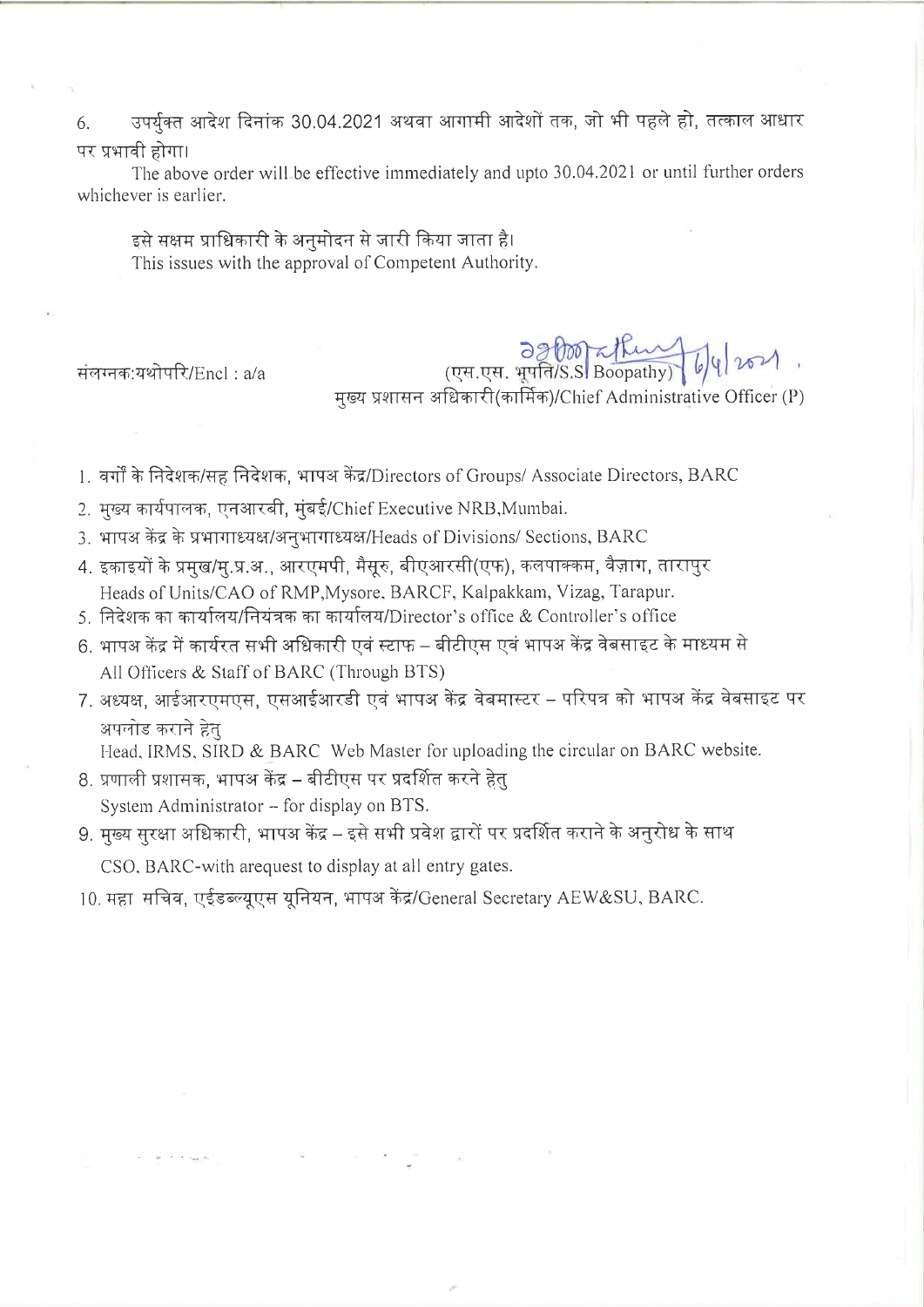## अनुलग्नक/ANNEXURE

# भाभा परमाणु अनुसंधान केंद्र/BHABHA ATOMIC RESEARCH CENTRE<br>ट्रांबे/TROMBAY

वर्ग/GROUP \_\_\_\_\_\_\_\_\_\_\_\_\_\_\_\_ प्रभाग/DIVISION : \_\_\_\_\_\_\_\_\_\_\_\_\_\_\_\_\_\_\_\_\_\_\_\_ अनुभाग/SECTION: \_\_

## <u>माह अप्रैल 2021 का रोस्टर</u> **ROSTER FOR THE MONTH OF APRIL 2021**

| पहला सप्ताह<br>First<br><b>Week</b> | उपस्थिति के दिन<br>Days to be attended                         | पदधारी का नाम कर्मचारी सं. एवं संपर्क विवरण<br>Name of the Official, Employee No. & Contact details |
|-------------------------------------|----------------------------------------------------------------|-----------------------------------------------------------------------------------------------------|
| दल-1<br>$Crew - 1$                  | सोमवार, बुधवार एवं<br>शुक्रवार<br>Monday, Wednesday,<br>Friday |                                                                                                     |
| दल-2<br>$Crew - 2$                  | मंगलवार एवं गुरूवार<br>Tuesday, Thursday                       |                                                                                                     |

| अगला सप्ताह<br>Subsequent<br>week | उपस्थिति के दिन<br>Days to be attended                         | पदधारी का नाम कर्मचारी सं. एवं संपर्क विवरण<br>Name of the Official, Employee No. & Contact details |
|-----------------------------------|----------------------------------------------------------------|-----------------------------------------------------------------------------------------------------|
| दल-2<br>$Crew - 2$                | सोमवार, बुधवार एवं<br>शुक्रवार<br>Monday, Wednesday,<br>Friday |                                                                                                     |
| दल-1<br>$Crew - 1$                | मंगलवार एवं गुरूवार<br><b>Tuesday, Thursday</b>                |                                                                                                     |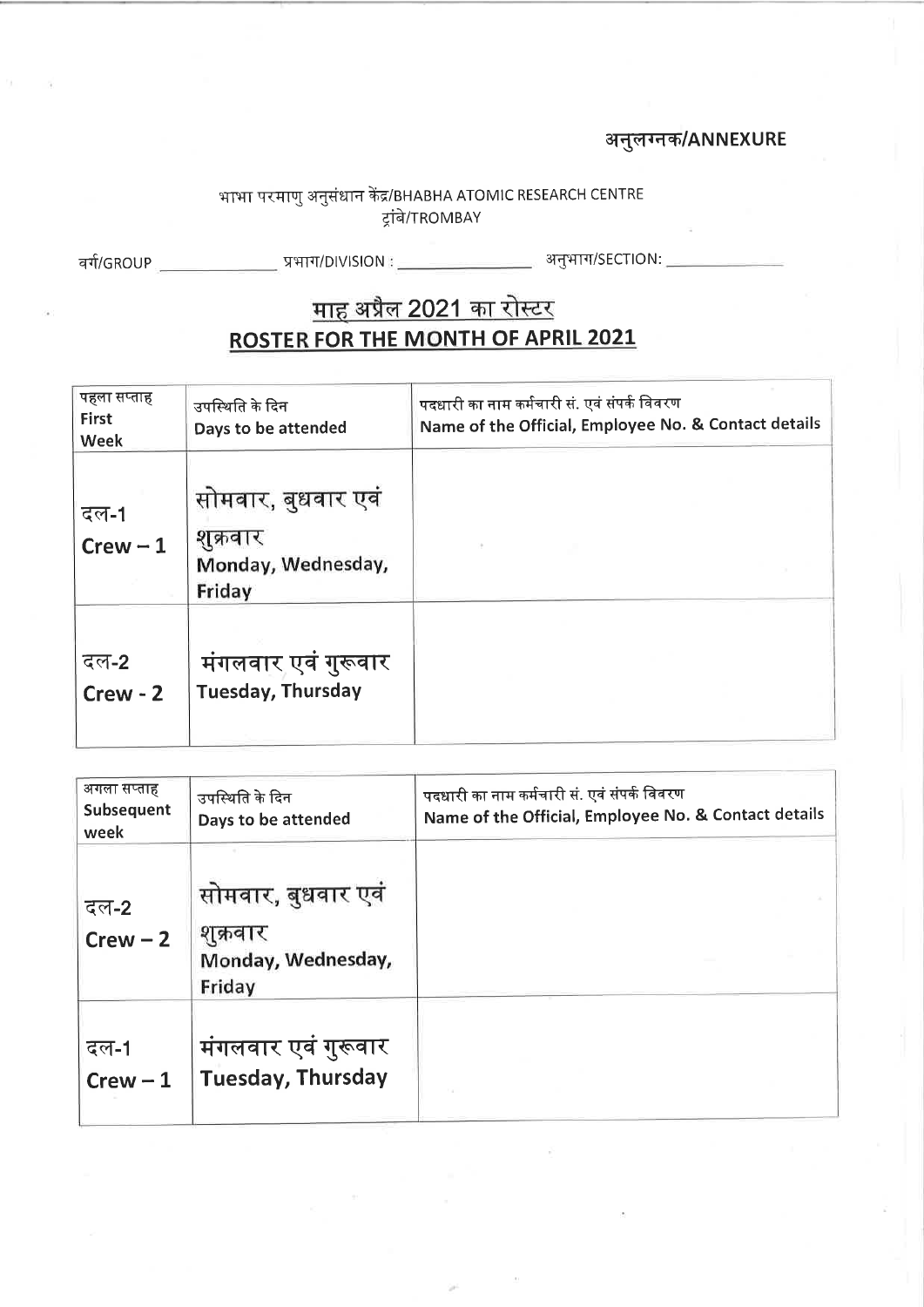## **Most Immediate**

Government of India Department of Atomic Energy Secretariat Coordination Section

> Anushakti Bhavan, C.S.M. Maro. Mumbai - 400 001

No. 16/6/2020-SCS/COVID-19/Vol.III/存后%2

April 5, 2021

## **OFFICE MEMORANDUM**

## Subject: Preventive Measures to contain the spread of COVID-19 -Regarding

In continuation of this Department's OM No.16/6/2020-SCS/COVID-19/4479 dated 01.04.2021, on the captioned subject, the undersigned is directed to forward Government of Maharashtra Order No.DMU/2020/CR.92/DisM-1 dated 04.04.2021 for information and strict compliance by DAE and its Constituent Units / PSUs / Aided Institutions located in State of Maharashtra.

 $\overline{2}$ Attention is drawn to Para 5 (b) of the Order dated 04.04.2021, referred to above, on functioning of Government Offices, wherein inter-alla HOD of the Department/Office located in the State of Maharashtra have been delegated with powers to regulate staff attendance due to COVID-19 pandemic. Accordingly, Heads of DAE and its Constituent Units / PSUs/Aided Institutions located in the State of Maharashtra may take necessary action in their respective office(s).

 $3.$ For Constituent Units/PSUs/Aided Institutions located outside Maharashtra, the guidelines issued vide para 3 of this Department's OM dated 01.04.2021 may be adhered to.

The above orders will be effective immediately and upto 30.04.2021, or until further  $\overline{\bf{4}}$ orders, whichever is earlier.

5. This issues with the approval of the Competent Authority.

Encl: 12 Pages.

 $=0500002024$ (Samson Varghese) Director(SCS)

## All Heads of Constituent Units/PSUs/Aided Institutions of DAE

Copy to:

1. All Administrative Heads of Units/PSUs/Aided Institutions of DAE

- Under Secretary (Adm.) DAE For action in respect of DAE Secretariat.  $\overline{2}$
- Head, CISD With a request to upload this communication in DAE website under SCS 3. head
- All Officers and Sections in DAE Secretariat through DARPAN  $\overline{4}$
- 5. Secretary, Staff Side, DAE Departmental Council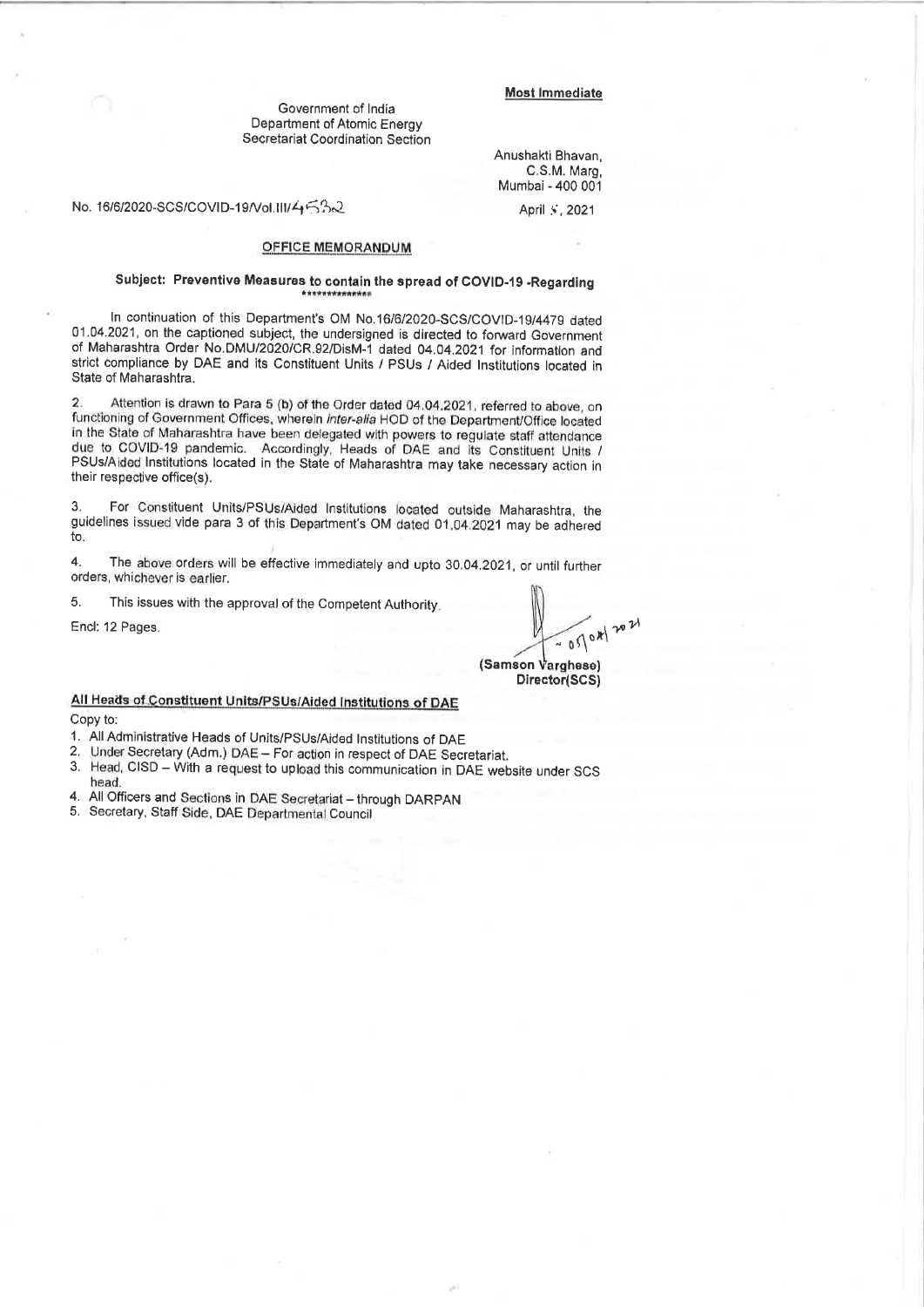### **GOVERNMENT OF MAHARASHTRA** Department of Revenue and Forest, Disaster Management, Relief and Rehabilitation, Mantralaya, Mumbai- 400 032 No: DMU/2020/CR. 92/DisM-1, Dated: 4th April, 2021

#### **ORDER**

#### Reference:

1.The Epidemic Diseases Act, 1897

2. The Disaster Management Act, 2005

3. Revenue and Forest. Disaster Management, Relief and Rehabilitation Department Order No. DMU-2020/C.R.92/DMU-I, dated 2nd May 2020, 3<sup>rd</sup> May 2020, 5th May 2020, 11th May 2020, 15th May 2020. 17th May 2020, 19th May 2020. 21th May 2020, 31 May 2020, 4th June 2020, 25th June 2020, 29th June 2020, 6th July 2020, 7th July 2020, 29th July 2020, 4th August 2020, 19th August 2020, 31<sup>st</sup> August 2020. 30th September, 2020 and 14th October 2020, 23td October, 2020, 29th October, 2020, 3<sup>rd</sup> November, 2020, 14<sup>th</sup> November, 2020, 23<sup>rd</sup> November, 2020, 27<sup>th</sup> November, 2020, 27th November, 2020, 21<sup>M</sup> December, 2020, 24<sup>th</sup> December, 2020, 29<sup>th</sup> December, 2020, 14th January, 2021, 19th January, 2021, 29th January, 2021, 24th February, 2021, 15th March, 2021 and 27th March, 2021

4. Ministry of Home Affairs (MHA) Order No. 40-3/2020-PM-1 (A) Dated 1<sup>4</sup> May 2020, 11th May 2020, 17th May 2020, 20<sup>th</sup> May 2020, 30<sup>th</sup> May 2020, 29<sup>th</sup> June 2020, 29th July 2020, 29th August 2020, 30th September 2020 and 27th October 2020, 25th November, 2020, 28<sup>th</sup> December, 2020, 27<sup>th</sup> January, 2021 and 23<sup>rd</sup> February, 2021

Whereas, in exercise of the powers, conferred under the Disaster Management Act 2005, the undersigned, in his capacity as Chairperson, State Executive Committee has issued an Order dated 30<sup>th</sup> September, 2020 and 14<sup>th</sup> October, 2020 (extended by order dated 29<sup>th</sup> October, 2020, 27<sup>th</sup> November, 2020, 29<sup>th</sup> December, 2020 and 29<sup>th</sup> January, 2021 and 24<sup>th</sup> February, 202, 15<sup>th</sup> March, 2021, 17<sup>th</sup> March, 2021 and 27<sup>th</sup> March, 2021) for containment of COVID 19 in the State for the period upto 30<sup>th</sup> April, 2021 and issued revised guidelines by including certain activities from time to time vide above mentioned orders.

Whereas the State Government is satisfied that the State of Maharashtra is threatened with the spread of COVID-19 virus, and therefore to take certain emergency measures to prevent and contain the spread of virus, the Government in exercise of the powers conferred under Section 2 of the Epidemic Diseases Act, 1897, read with all other enabling provisions of The

torial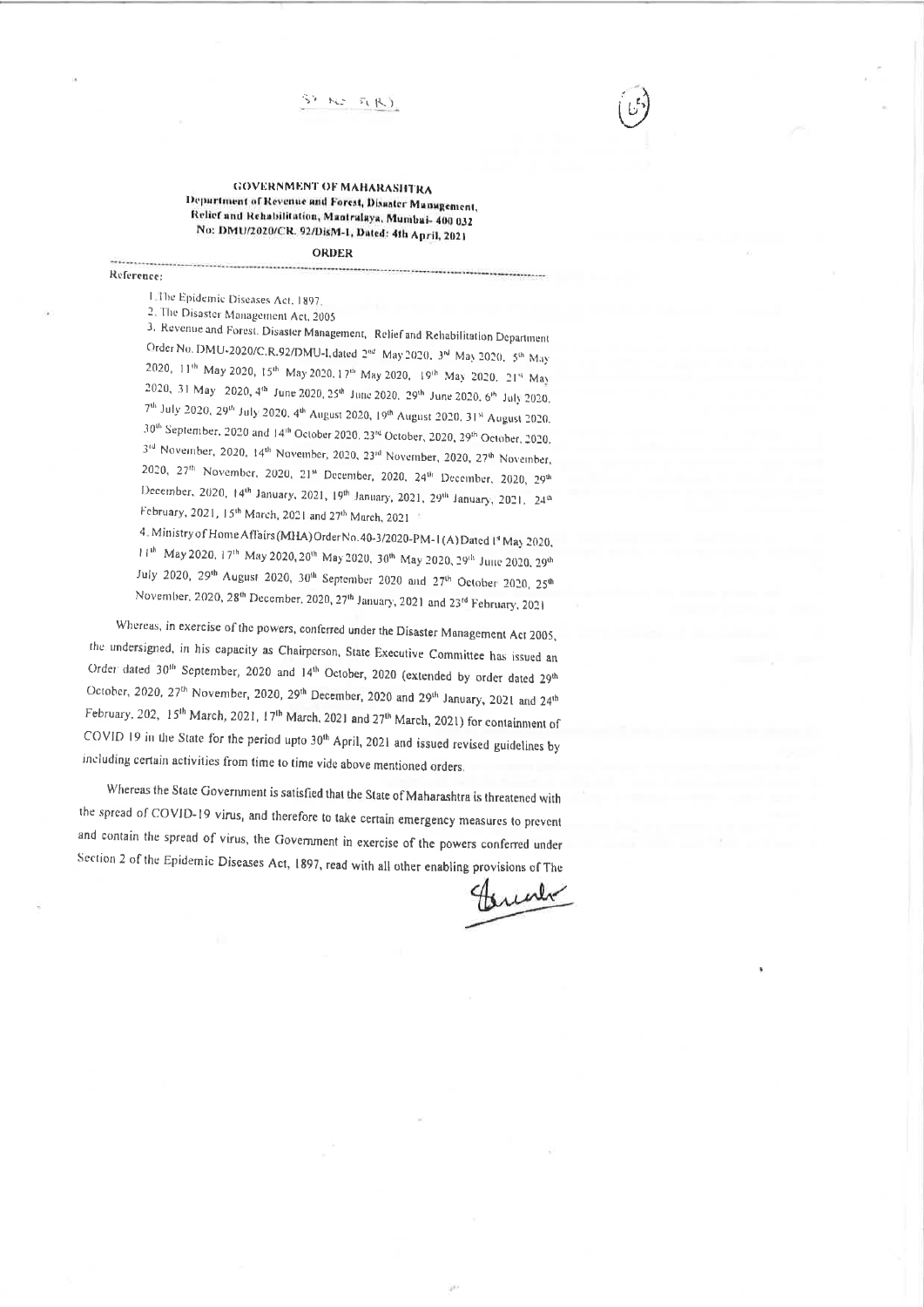Disaster Management Act, 2005, it is expedient to enforce the following measures throughout the State till 30th April, 2021.

Now, therefore, in exercise of the powers conferred under Section 2 of the Epidemic Diseases Act, 1897 and the powers, conferred under The Disaster Management Act, 2005, the undersigned, in his capacity as Chairperson, State Executive Committee, hereby issues the following directions-

- 1. Imposition of Section 144 and Night Curfew
- a) Section 144 to be imposed in the State.
- b) From 7 AM to 8 PM on Monday to Friday, no more than 5 people to move together or gather in any public place.
- c) Rest of the period (i.e. From 8 PM to 7 AM on weekdays and from 8 PM Friday to 7 AM Monday) no one to move in public place without valid reasons or by permission contained herein below.
- d) Medical and other essential services are exempted and their movements or operations are to be unrestricted.
- e) Essential Services to include the following
	- a. Hospitals, diagnostic centers, Clinics, Medical insurance offices, Pharmacies, Pharmaceutical companies, other medical and health services.
	- b. Groceries, Vegetables Shops, dairies, baketies, confectionaries, food shops.
	- c. Public Transport Trains, Taxis, Autos and public buses.
	- d. Services related to functioning of offices of Diplomats of various countries
	- e. Pre Monsoon Activities by local authorities
	- f. All Public Services by local authorities.
	- P. Transport of Goods
	- h. Agriculture related services

Chrone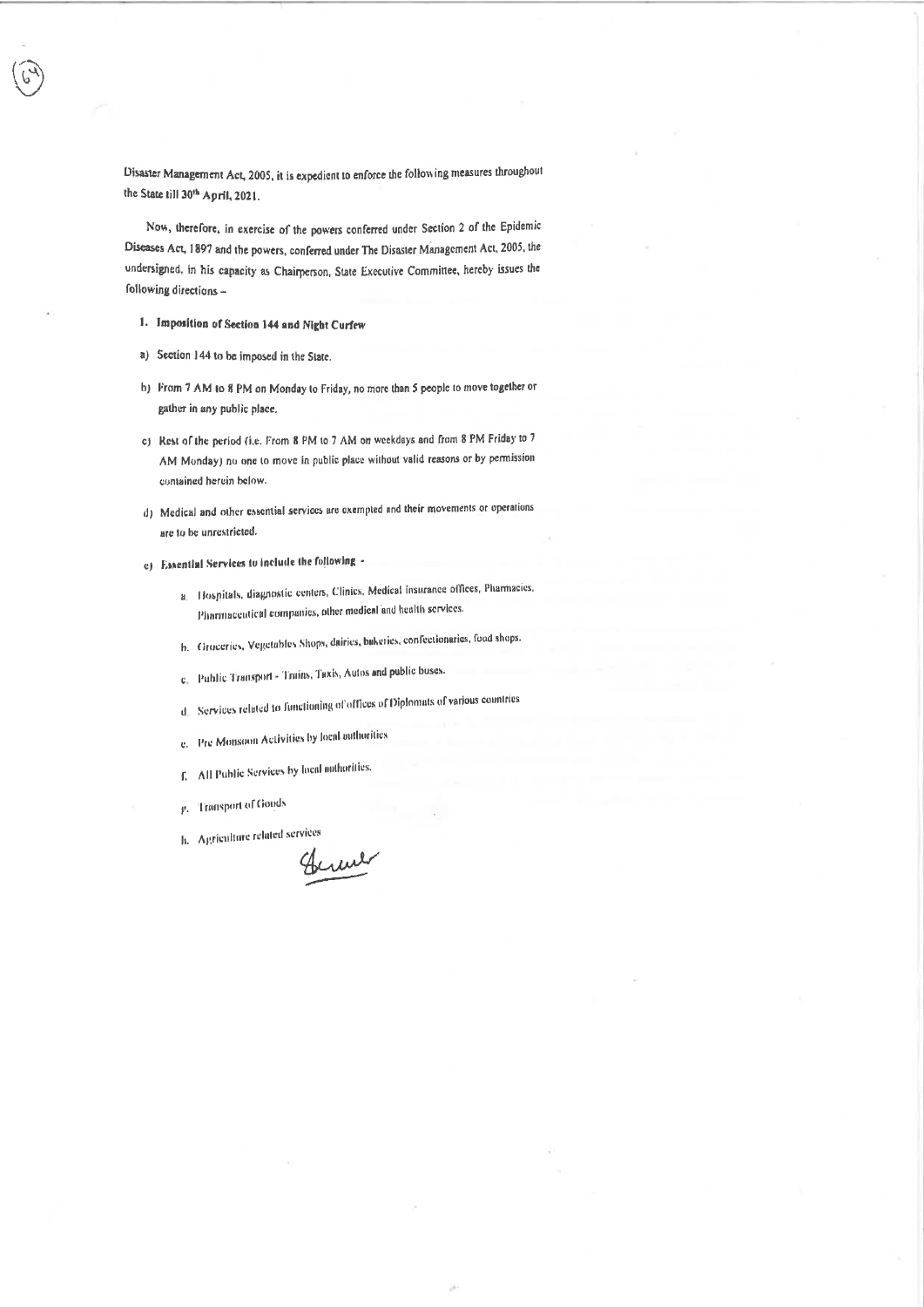- i. E-Commerce
- j Accredited Media
- k. Services designated as essential services by local disaster management authority

 $/6.4$ 

- 2. Outdoor Activity
- a) All beaches/ gardens/ public grounds to remain closed from 8 PM to 7 AM on weekdays and from 8 PM Friday to 7 AM Monday.
- b) Between 7 AM to 8 PM on Monday to Friday, visitors to follow strictly Covid Appropriate Behaviour.
- c) Local authorities to ensure that such places are closely supervised and in case of crowding occurring in such locations to a point where the local authorities feel that it behaviour of visitors is not disciplined and may lead to transmission/ spread of the COVID-19 virus, then they may close down the same.

 $\overline{3}$ . Shops, Markets and Malls

> All shops, markets and malls to remain closed throughout the day except for essential services.

- a. Essential services shops to operate while ensuring social distancing between customers in the shop premises. Extra customers to be kept waiting with adequate social distancing with markings wherever possible.
- b. Essential shops owners and person working at all shops to get vaccinated at the earliest, as per criteria of GOI. All shops are advised to follow safety measures like interaction with customers through a transparent glass or other material shields, electronic payment etc.
- c. All shop owners that are closed for now are advised to get all persons working with them to get vaccinated as per criteria of GOI as well as prepare with measures like like interaction with customers through a transparent glass or other material shields, electronic payment etc. so that government can expedite reopening of the same without fear of spread. unh-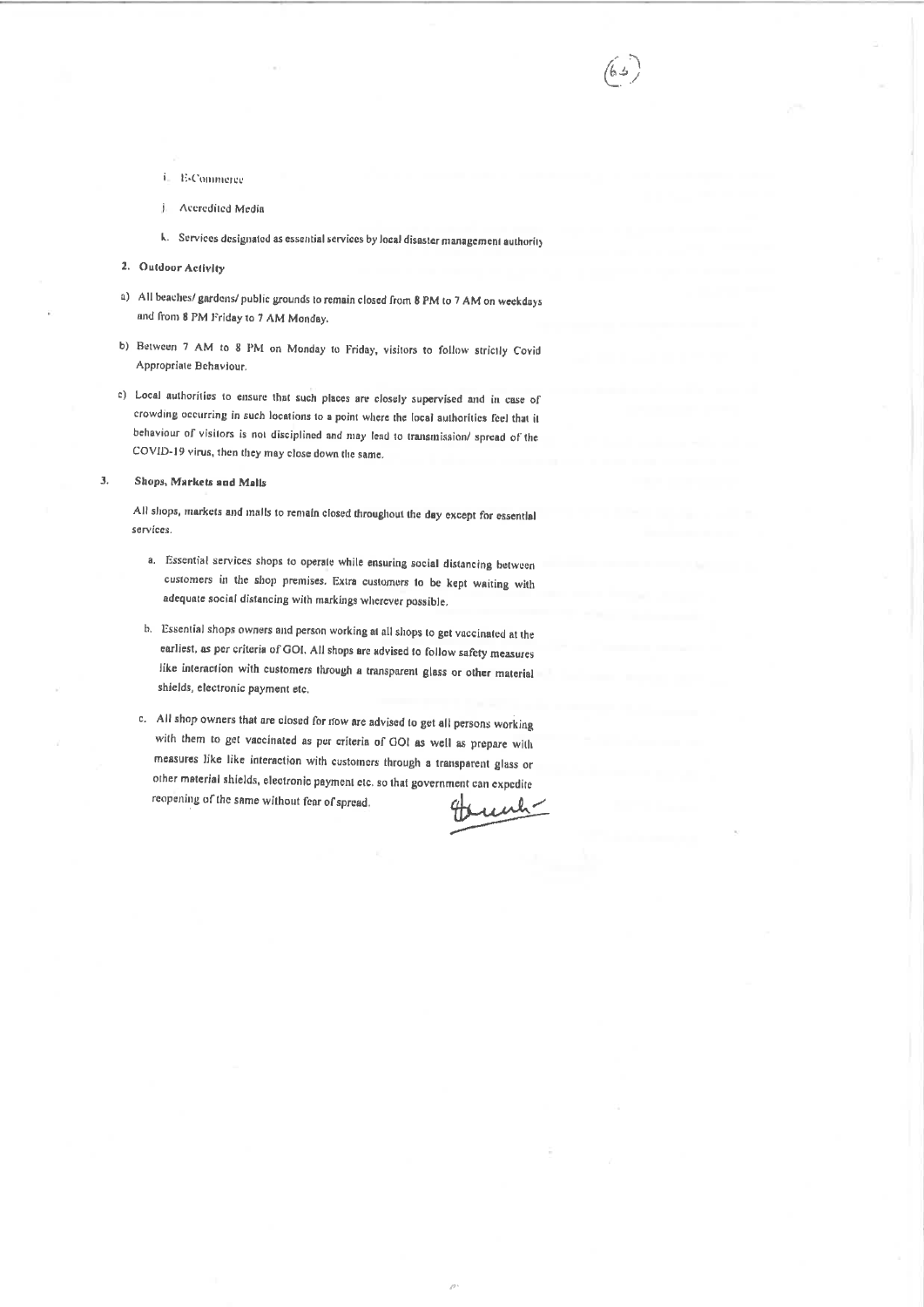## 4. Public Transport:

Public transport will be fully operational with following restrictions:

| Auto Rickshaw     | Driver + 2 passengers only                                                                          |
|-------------------|-----------------------------------------------------------------------------------------------------|
| Taxi (4 wheelers) | Driver + 50% vehicle capacity as per RTO                                                            |
| <b>Bus</b>        | Puli -<br>seating occupancy as per RTO passing.<br>However, no standing passengers will be allowed. |

- a) All persons using public transport to compulsorily wear mask in a proper manner barring which fine of Rs 500 will be imposed on the offenders.
- b) In 4 wheeler taxi, if any one person is not wearing mask, the offender and the driver of the taxi will be fined an amount of Rs 500 each.
- c) All vehicles to be sanitized after every trip.
- d) All public transport drivers and other staff coming into contact with the public to get vaccinated at the earliest, as per criteria of GOI and till vaccinated completely to carry negative corona result certificate valid upto 15 days. This rule will come into effect from 10th April, 2021. For taxis and autos, however, if driver isolates himself or herself through a plastic sheet or otherwise he or she may be exempted from this requirement.
- e) In case if any of the above are found to be without negative RTPCR Certificate/ without being vaccinated as above, a fine of Rs 1000/- will be levied.
- f) In the case of out-station trains, railway authorities to ensure that there are no standing passengers in the general compartment and all passengers use masks.
- g) Fine of Rs 500 to be levied in all trains for non use of masks.

Bunk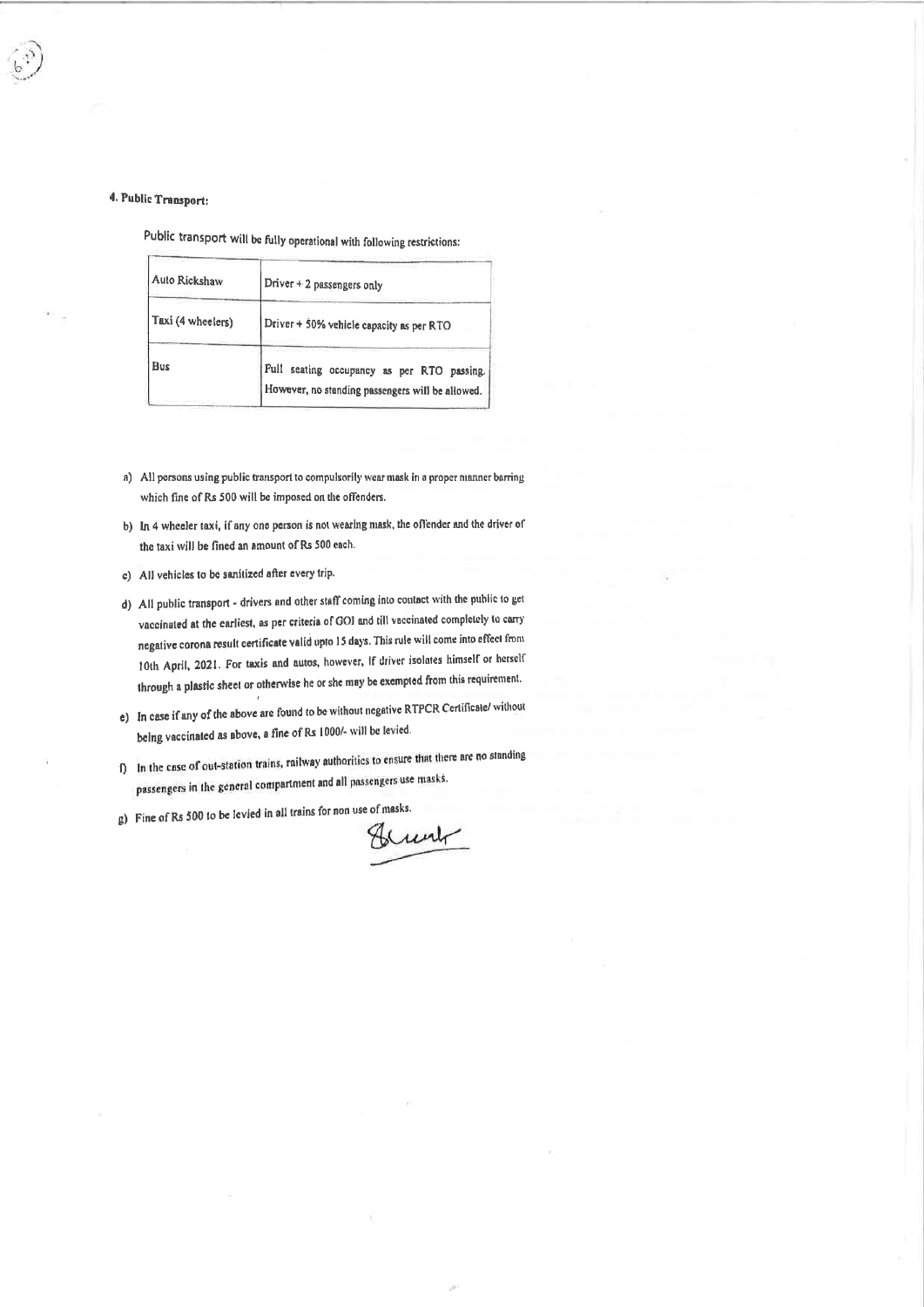### 5. Offices:

- a) All Private offices to remain closed except for the following:
	- n. Cooperative, PSU and Private Banks
	- $\mathbf{b}$ **BSE/NSF**
	- c. Electric Supply related Companies
	- d. Telecom Service Providers
	- e. Insurance/ Mediclaim Companies
	- f. Pharmaceutical company offices needed for management of production distribution
- b) Local disaster management authorities may add exceptions if needed
- b) Government offices to function with 50% attendance except those required for the response to Covid 19 pandemic wherein they will work with 100% strength as per the decision of the HOD of the department/ office.
- c) All government offices as well as government companies related to electricity, water and banking and other financial services shall remain functional with full capacity.
- d) In case of Government offices as well as government companies, all meetings with anyone apart from office staff which is present in the same campus must only be conducted online.
- e) No visitors to be allowed in Government offices as well as government companies Offices to start e-visitor system at the earliest.
- f) For government offices, in case of an exceptional circumstance, the HOD may be allowed to issue pass for visitors subject to them having a negative RTPCR report of within 48 hours on entry into the office.
- g) For both private and government offices, to get vaccinated at the earliest, as per criteria of GOI, so that government may reopen expeditiously offices without fear of spread or acceleration of Covid 19.

#### 6. Private Transport

Private Vehicles including private buses can ply normally from 7 AM to 8 PM on Monday to Friday and for the purposes of emergency or essential services for rest of the period (8PM to 7 AM on weekdays and 8PM on Friday to 7AM on Monday).

Private buses, in addition will be subjected to following:

- a. To ply with only seating capacity. There should be no standing passengers ever.
- b. Staff must get vaccinated at per GOI criteria and till vaccinated, all the staff must have a valid negative RT-PCR test result certificate valid till 15 days. This rule shall operate from 10th April 2021.

unh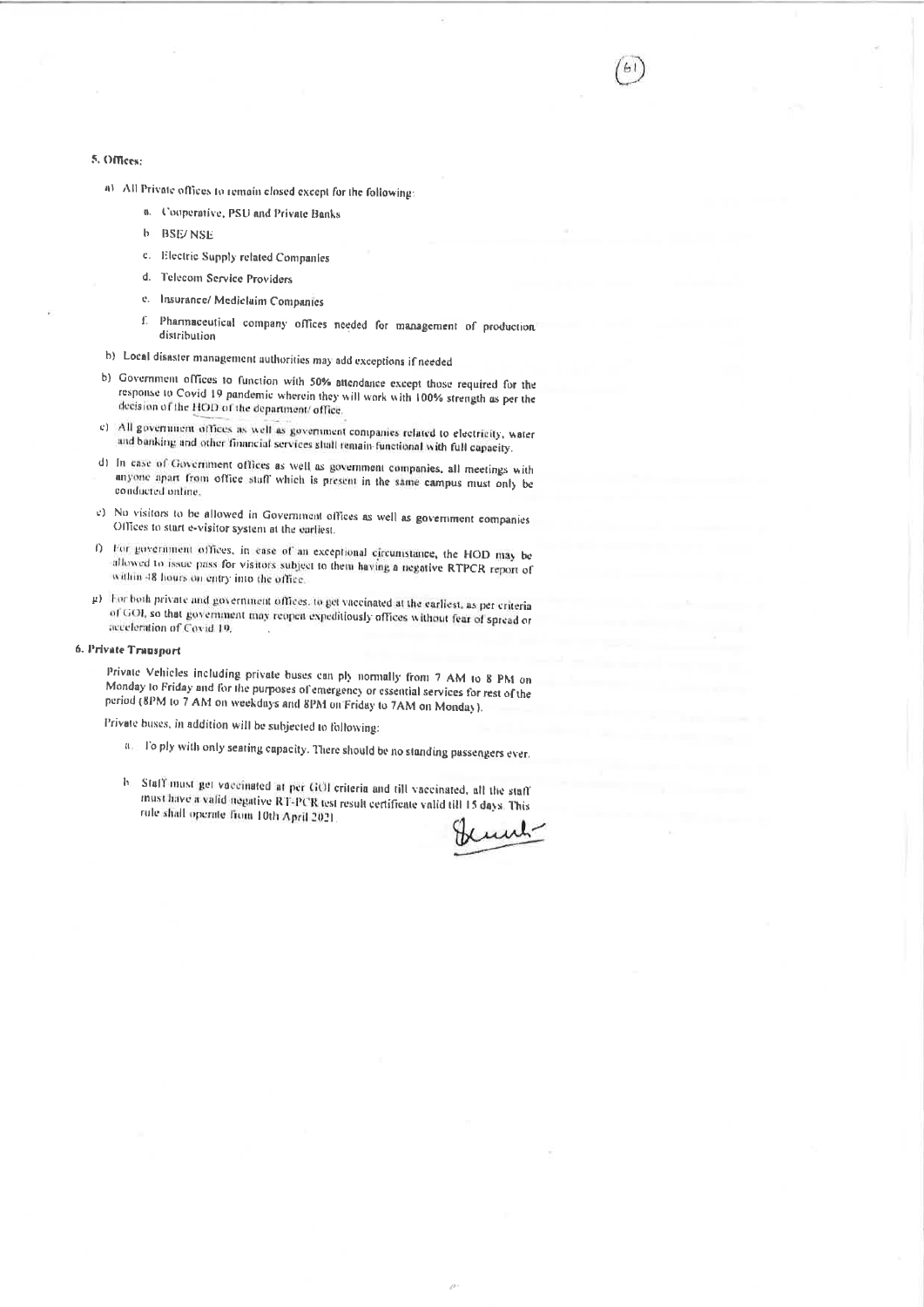## 7. Recreation and Entertainment

- a) Univina halls to remain closed
- b) Drama theatres and auditoriums to remain closed.
- c) Annusoment Parks/ Arcades/ Video Game Parlours to remain closed
- d) Water Parks to remain closed
- e) Clubs, Swimming Pools, Gyms and Sports Complexes to remain closed.
- f) All persons connected with these establishments should get vaccinated at the earliest, as per GOI guidelines so that reopening of these may be achieved at the earliest without fear of spread or acceleration of Covid 19.
- g) Shooting for Films/ Serials/ Advertisement to be allowed subject to
	- a. Generally shooting of scenes with large number of artists to be avoided.
	- b. All staff engaged as well as artists to carry negative RT-PCR test certificate valid for 15 days. This order will operate from 10th April, 2021.
	- c. In case a Quarantine Bubble maybe created for the artists and staff engaged. they may be allowed by concerned disaster management authority with any number provided before entry into the bubble negative RTPCR test has been conducted on each one.

#### 8. Restaurants, Bars, Hotels

- a) All Restaurants and bars to remain closed, except for those inside the campus and integral parts of hotels.
- b) Take away orders, parcels and home delivery services to be allowed between 7 AM to 8 PM from Monday to Friday. On weekends only home delivery services shall be allowed between 7 AM to 8 PM and there shall be no visiting any restaurant or bar for ordering purposes or pickup.
- c) Restaurants and bars inside hotels are to be open only for in-house guests. In no circumstance should outside guests be allowed. For outsiders, they will follow the same restrictions as any other restaurant and bar as mentioned above.
- d) All personnel belonging to home delivery services to be vaccinated at the earliest as per GOI guidelines. However, in case the person is not vaccinated, he will have to carry a

Grant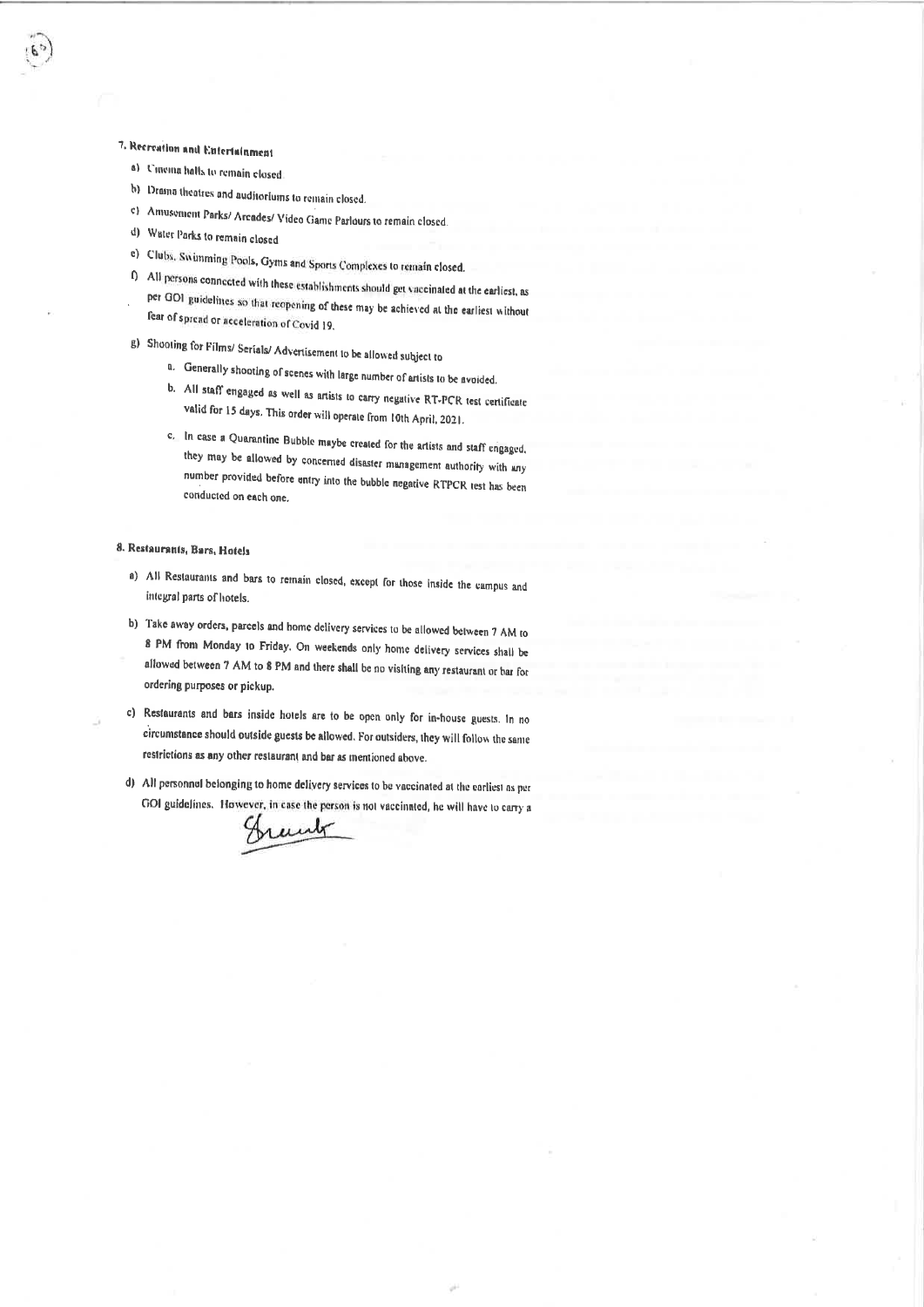negative RTPCR report which will be valid till 15 days. This rule will be applicable from 10th April, 2021.

- e) Without negative RTPCR Certificate/ without being vaccinated as above, post 10th April 2021 a fine of Rs 1000/- will be levied on the offender and fine of Rs 10,000 will be levied on the establishment. Repeated offenders may be withdrawn licenses or permissions for operations till notification for COVID 19 epidemic remains in force.
- f) All staff that may work in these restaurants and bars are advised to get vaccinated at the earliest, as per GOI guidelines, so that reopening of these may be expedited.

#### 9. Religious Places of Worship

- a) Religious Places of Worship to remain closed.
- b) All the personnel engaged in the service of the place of workshop shall continue to perform their duties though no outside visitor shall be allowed.
- c) All staff that may work in these places are advised to get vaccinated at the earliest, as per GOI guidelines, so that reopening of these may be expedited.

#### 10. Barber Shops/ Spa/ Salon/ Beauty Parlors

- a) Barber shops/ Spa's / Salons and Beauty Parlors to remain closed.
- b) All staff that may work in these establishments are advised to get vaccinated at the earliest, as per GOI guidelines, so that reopening of these may be expedited.

#### 11. Newspapers:

- a) Newspapers can be printed and circulated.
- b) Home Delivery also to be allowed between 7AM to 8 PM on all days.
- c) All persons engaged in the activity to get vaccinated at the earliest, as per criteria of GOI. All home delivery persons to carry negative RTPCR test result certificate, which will be valid for 15 days. This rule will come into effect from 10<sup>th</sup> April, 2021.

#### 12. Schools and colleges:

- a) Schools and Colleges to remain closed.
- b) Rule is hereby relaxed for std 10th and 12th students to the extent of exams. All the staff that may be used for conduct of exams must be either vaccinated or should carry a negative RT-PCR certificate, valid for 48 hours.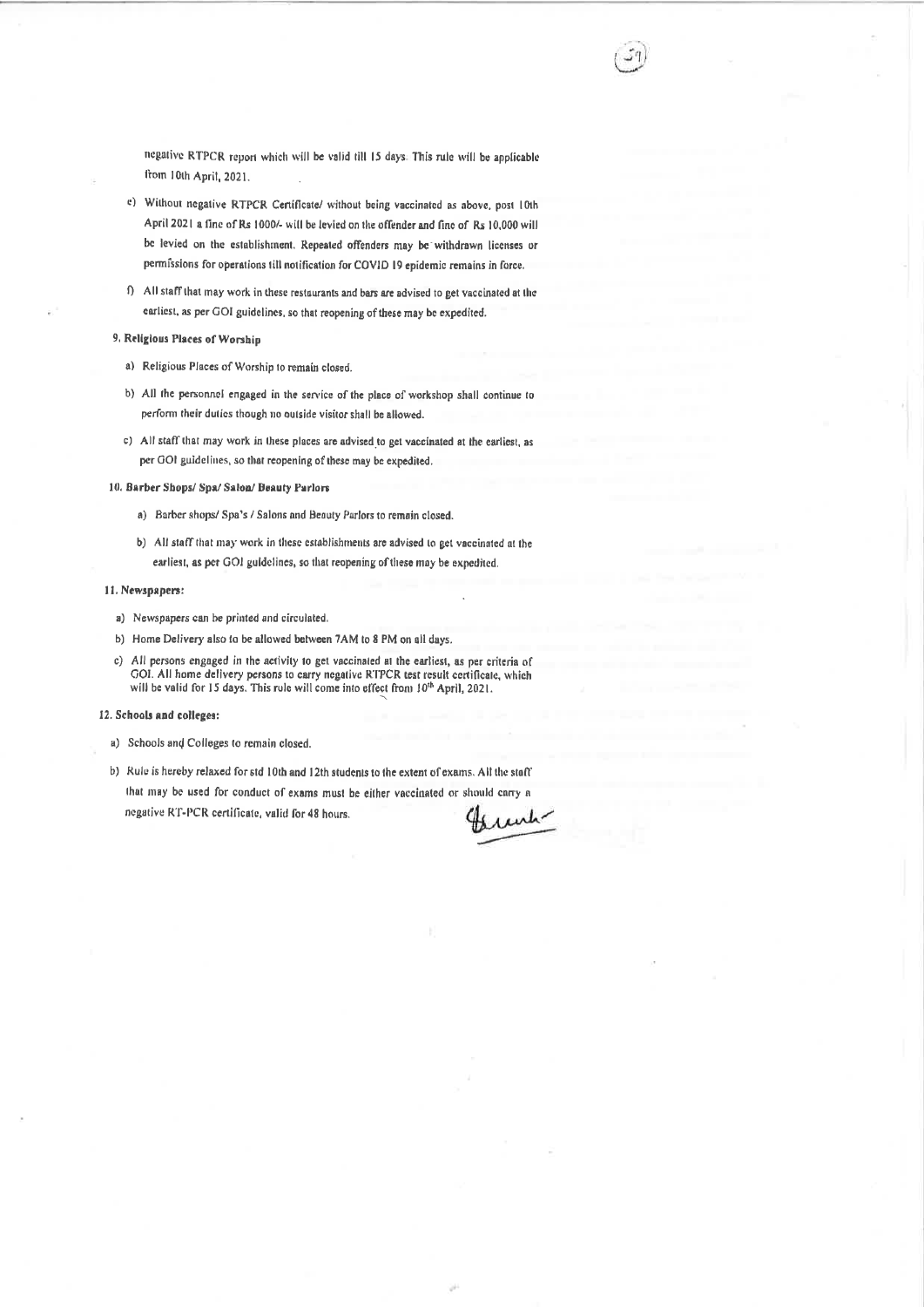- c) For exams that are being conducted by any board, university or authority outside the state, denial of which may lead to hardships for students residing in Maharashtra may be allowed by concerned department under intimation to concern disaster management authority.
- d) All private coaching classes of any kind to remain closed.
- e) All staff that may work in these establishments are advised to get vaccinated at the carliest, as per GOI guidlines, so that reopening of these may be expedited.

## 13. Religious, Social, Political, Cultural Functions

58

- a) No religious, social, cultural or political functions of any kind to be allowed.
- b) In case of districts where elections are scheduled to be held, the permission may be granted by the District Collector for any political gatherings subject to the following
	- a. Permission may be granted for any political gathering for the purpose of campaigning within the guidelines of the Election Commission of India subject to no more than 50 people or 50% occupancy whichever is less being allowed in any enclosed space and not more than 200 people or 50% of the capacity be allowed in open spaces subject to complete adherence to all laid down COVID 19 protocols
	- b. There should be personnel deputed by the Collector for overseeing any such event to ensure scrupulous adherence to all protocols.
	- c. In case of violation of the said protocols, the owner of the premises should be held accountable and may be penalised under the Disaster Management Act, 2005. Incase of serious breaches, the space may be sealed until the and of the pandemic.
	- d. Incase of more than 2 such violations in gatherings of any candidate, no further permissions for holding any political gatherings be granted by the Collector to the said Collector.
	- e. For any other event like rallies, corner meetings etc, all COVID 19 protocols must be adhered to.

Bened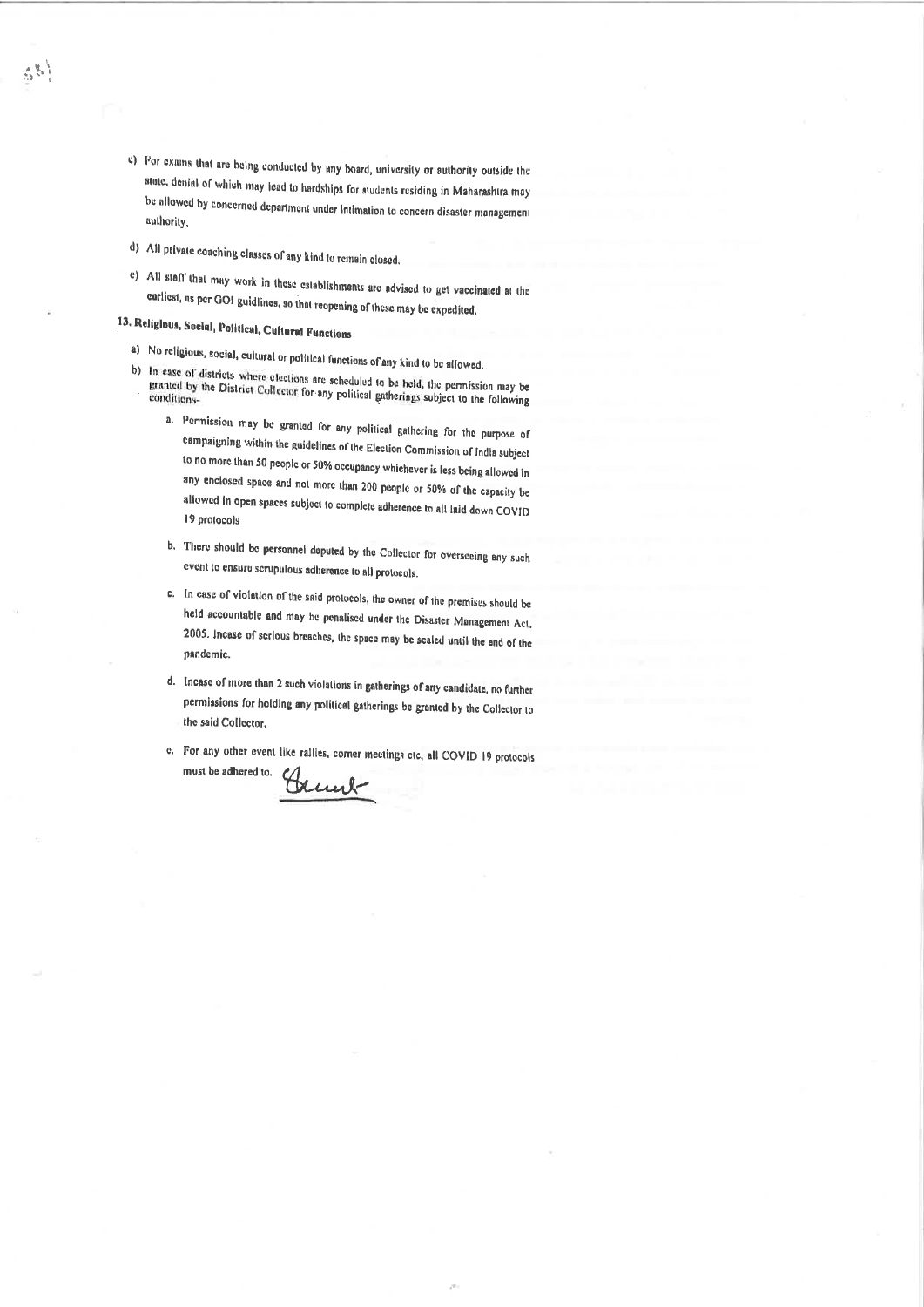- 1. All guidelines must be applied equally without fear or favour to all participants in the election process and there should be no room for any grievance arising from selective or partisan application of the said guidelines.
- c) Marriages will be allowed with maximum of 50 people present.
	- a. All the staff at any marriage hall or at any location serving visitors have to be vaccinated and till completely vaccinated they have to carry a valid negative RT-PCR certificate.
	- b. In case if any of the above are found to be without negative RTPCR Certificate/ without being vaccinated as above, a fine of Rs 1000/- will be levied on the offender and fine of Rs 10,000 will be levied on the establishment.
	- c. Repeated offence in respect of a premise would lead to sealing of the same and withdrawal of permission to conduct any gathering therein till operation of notification of Covid 19 epidemic.
- d) Funerals to be allowed a maximum of 20 people. All the staff should get vaccinated at the earliest and should carry a valid negative RT-PCR certificate.

#### 14. Roadside Eatable Vendars:

- a) There will be no serving of food for eating at the location parcels or home deliveries arc allowed from 7 AM to 8 PM on every day.
- b) Waiting customers to wait away from counter with adequate social distancing.
- c) Violation would lead to shutting down of the vendor till end of pandemic.
- d) every one engaged in the activity to get vaccinated at the earliest, as per criteria of GOI. Till vaccination, these have to carry a negative RT-PCR test result valid for 15 days. This order shall take effect from 10th April, 2021. If local authority feels that there is discipline in behaviour of the vendors, it may extend the effect of this order beyond 10th April 2021.
- c) Local authority to have a close watch over such places through deployment of adequate personnel/ CCTV. Any customers or the vendors engaging in irresponsible behaviour violating COVID 19 protocols to be fined. w ۳М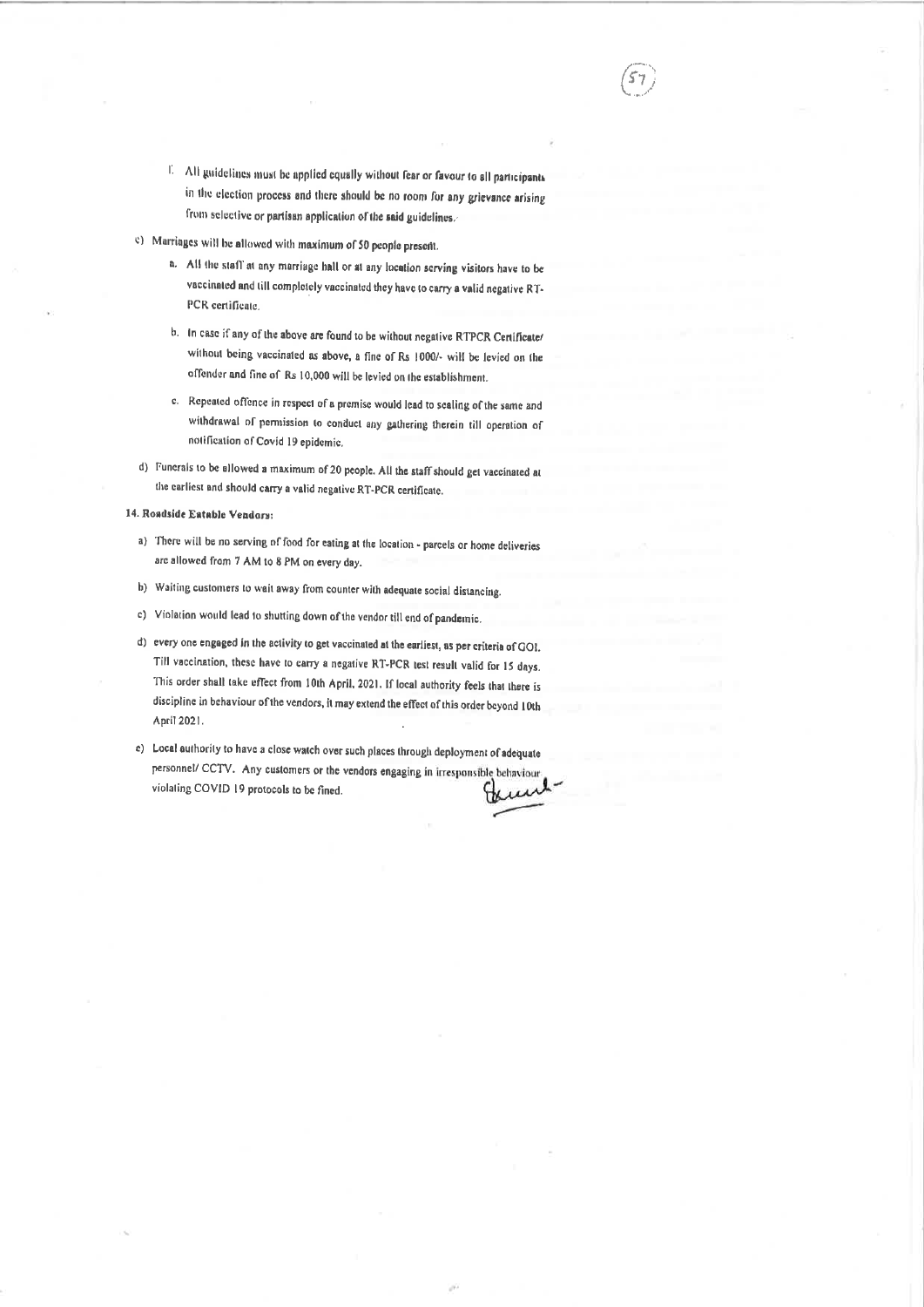13. However if the local authority feels that such behaviour is repetitive and is not possible to contain with the imposition of fines, then they may order closure of the location either temporarily or till the end of the pandemic

## 15. Manufacturing Sector

- a) To be operational with following conditions -
- b) Factories and manufacturing units to scan body temperature of labourers pre- entry
- c) All staff managerial as well as shop floor and others without exception every one engaged in the activity to get vaccinated at the earliest, as per criteria of GOI
- d) If a labourers/ worker found positive, other laborers who have come into active contact with him to be quarantined with pay
- e) Factories/ Units with more than 500 workers to set up their own quarantine facilities.
- f) In case of any worker found to be positive, unit to be closed until completely sanitised.
- g) Lunch and tea breaks to be staggered for avoiding crowding. No common eating places
- h) Common toilet facilities to be sanitised frequently.
- i) All workers to get vaccinated as per GOI criteria and till vaccinated to carry a valid negative RTPCR test result certificate, which will be valid for 15 days. This rule will come into effect from 10th April, 2021.
- j) If a worker is found positive he or she would be allowed medical leave and cannot be discontinued during this absence for this reason. He or she will be entitled for full wages that he or she might have earned had he or she not contacted corona

#### 16. Oxygen Producers -

continue

A) Any industrial process that is a net consumer of oxygen as a raw material is to be disallowed by default from 10th April 2021 onwards. Anyone desirous of carrying out such a process should approach the licensing authority and specifically ask for permission to continue by explaining the reasons. All licensing authorities should ensure that concerned establishments either stop the process by 10th April 2021 or obtain explicit permission to

runk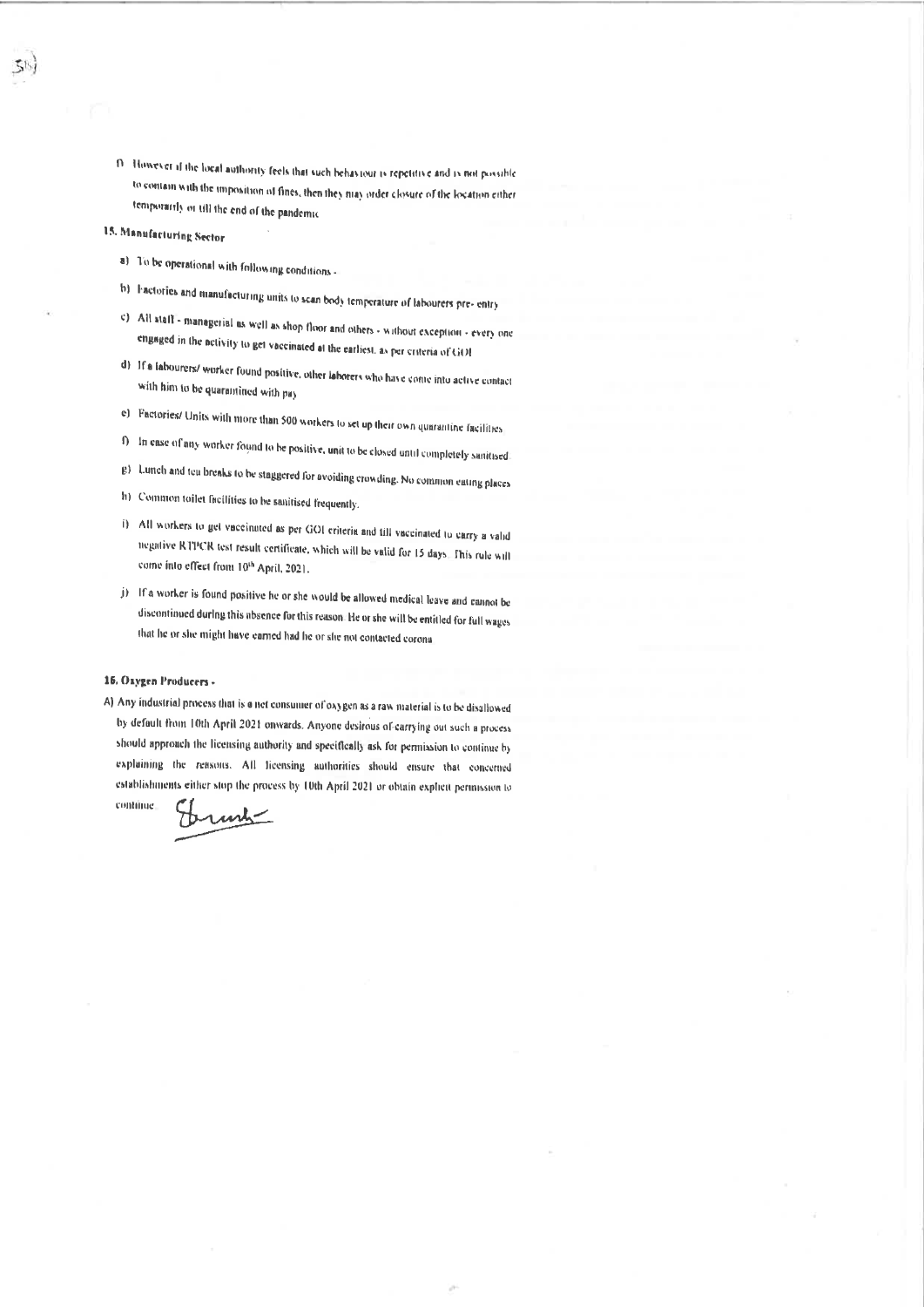B) All industrial producers of oxygen shall reserve 80% of their production (actual as well as capacity) for medical or pharmaceutical purposes. They should declare their customers and end use of the oxygen supplied from 10th April 2021 onwards.

## 17. E- Commerce

- a) Every one engaged in the activity to get vaccinated at the earliest, as per criteria of GOI and till vaccinated should carry a negative RT-PCR certificate that will remain valid for 15 days. The said rule will come into effect from 10<sup>th</sup> April, 2021.
- b) Repeated offence may lead to withdrawal of license to operate till the end of notification of COVID 19 epidemic.

## 18. Cooperative Housing Societies

- a) Any Cooperative Housing Society having more than 5 active Corona positive cases will be treated as a micro containment zone
- b) Such societies shall put up a board at the outside gate informing visitors and deny them entry.
- c) All restrictions of micro-containment zones like control over ingress and egress shall be monitored by the society.
- d) In case of default the society maybe fined 10000/- in the first instance. Later instances may attract higher fines as decided by local authorities. This fine may be used to employ supervising personnel to ensure compliance of SOP by the society.
- e) All CHS's are advised to ensure that all persons coming into the building on a regular basis get their RTPCR test done till they are vaccinated as per Government norms.
- 19. Construction Activity
- a) To be allowed only for sites where labourer's are living on site. Movement to and fro from outside must be avoided, except for the purposed of material movements.
- b) Every one engaged in the activity to get vaccinated at the earliest, as per criteria of GOI and till get vaccinated must carry a negative RTPCR test result certificate, which will be valid for 15 days. This rule will come into effect from 10<sup>th</sup> April, 2021.

Hune-